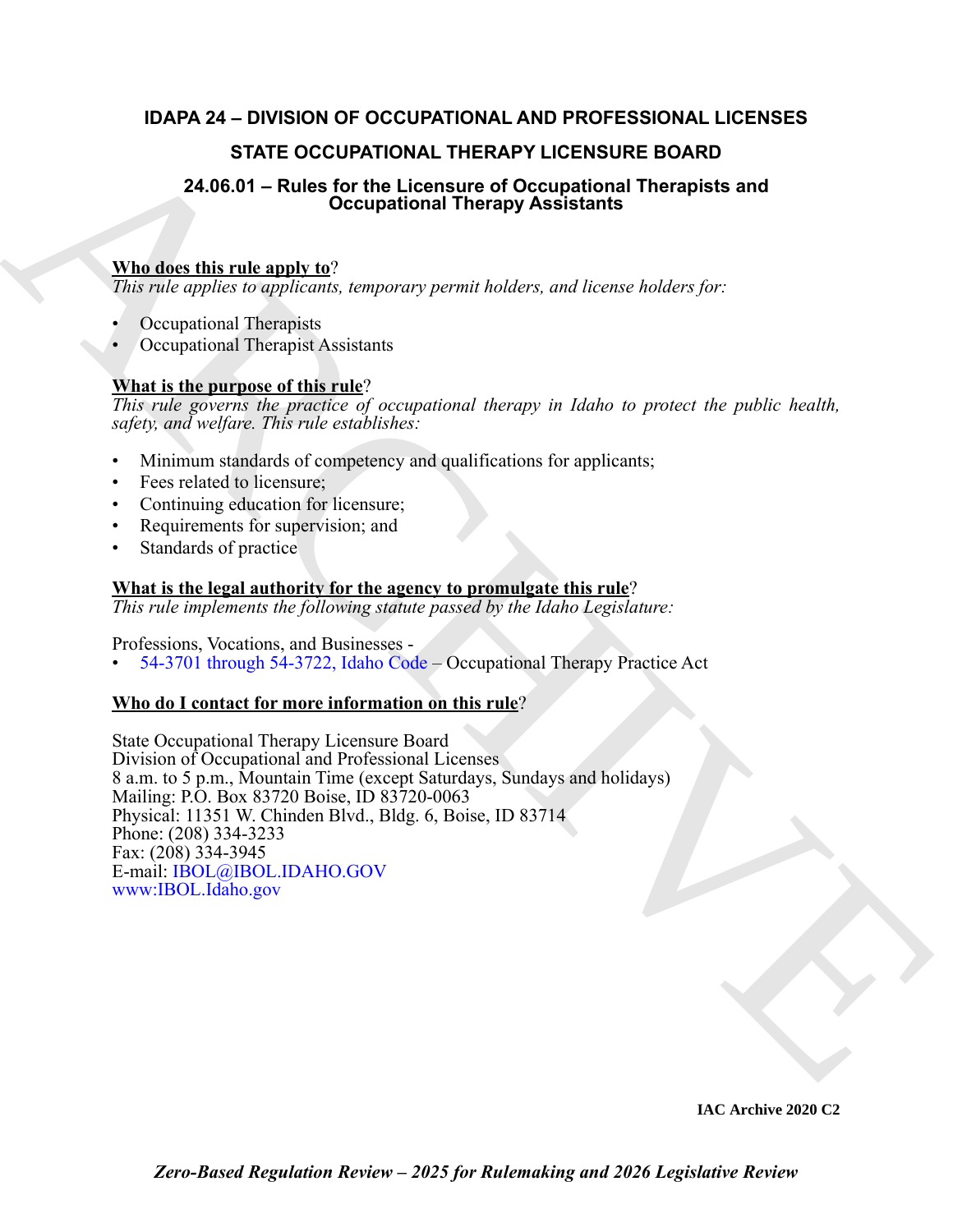# **Table of Contents**

# 24.06.01 - Rules for the Licensure of Occupational Therapists<br>and Occupational Therapy Assistants

| 012. Deep Thermal, Electrotherapeutic, Mechanical Physical Agent         |  |
|--------------------------------------------------------------------------|--|
|                                                                          |  |
|                                                                          |  |
|                                                                          |  |
|                                                                          |  |
|                                                                          |  |
|                                                                          |  |
|                                                                          |  |
|                                                                          |  |
|                                                                          |  |
|                                                                          |  |
|                                                                          |  |
| 032. Denial Or Refusal To Renew, Suspension Or Revocation Of License.  9 |  |
|                                                                          |  |
|                                                                          |  |
|                                                                          |  |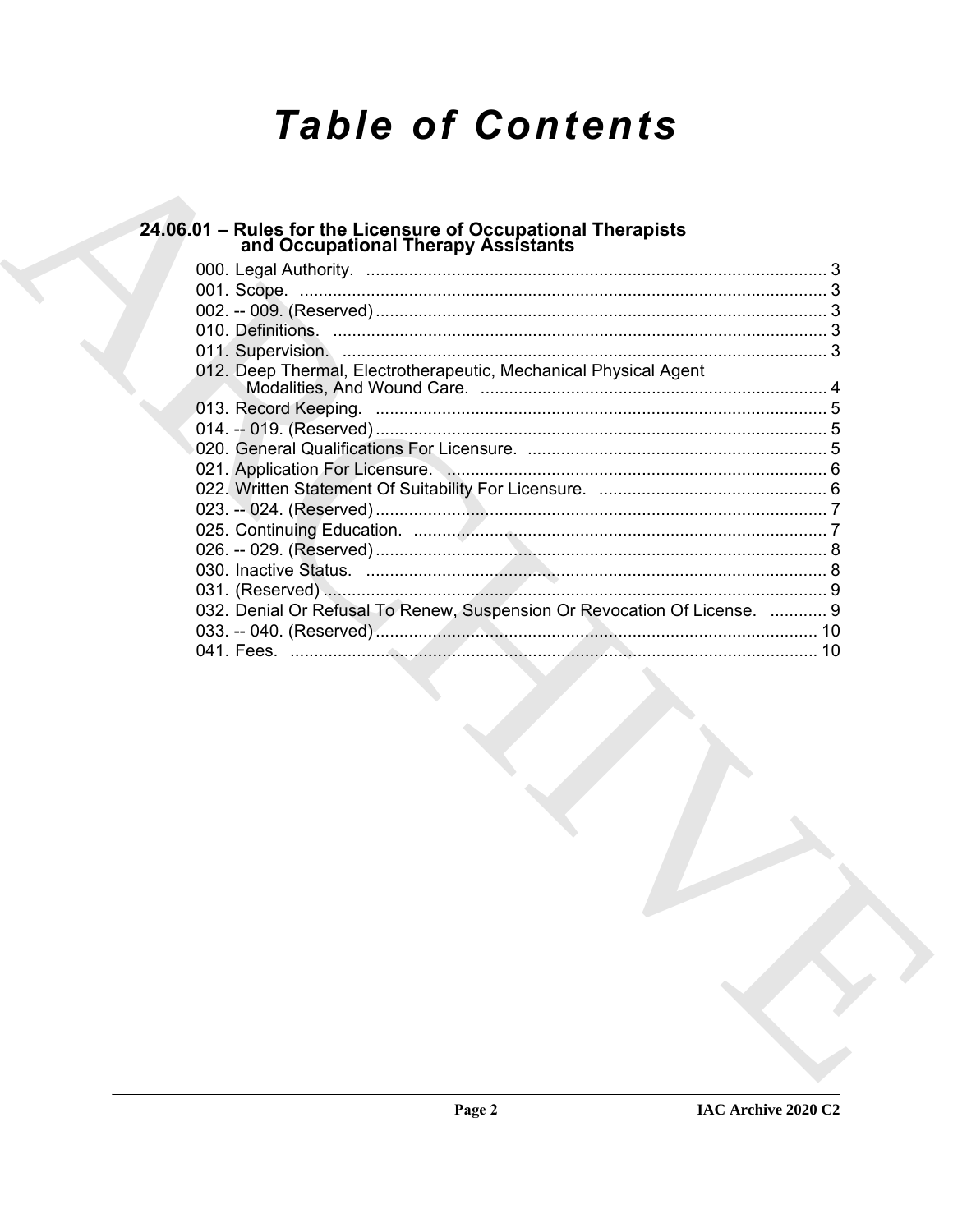### **24.06.01 – RULES FOR THE LICENSURE OF OCCUPATIONAL THERAPISTS AND OCCUPATIONAL THERAPY ASSISTANTS**

### <span id="page-2-13"></span><span id="page-2-1"></span><span id="page-2-0"></span>**000. LEGAL AUTHORITY.**

<span id="page-2-14"></span>

| . |  |  |                                                                         |             |
|---|--|--|-------------------------------------------------------------------------|-------------|
|   |  |  | These rules are promulgated pursuant to Section 54-3717(2), Idaho Code. | $(7-1-21)T$ |

### <span id="page-2-2"></span>**001. SCOPE.**

These rules govern the practice of occupational therapy in Idaho.  $(7-1-21)$ T

### <span id="page-2-3"></span>**002. -- 009. (RESERVED)**

### <span id="page-2-6"></span><span id="page-2-4"></span>**010. DEFINITIONS.**

<span id="page-2-7"></span>**01.** Client-Related Tasks. Client-related tasks are routine tasks during which the aide may interact client but does not act as a primary service provider of occupational therapy services. (7-1-21) with the client but does not act as a primary service provider of occupational therapy services.

<span id="page-2-8"></span>**02. Direct Line-of-Sight Supervision**. Direct line-of-sight supervision requires the supervisor's physical presence when services are being provided to clients by the individual under supervision. (7-1-21)T

<span id="page-2-9"></span>**03. Direct Supervision**. Direct supervision requires daily, in-person contact by the supervisor at the re services are provided to clients by the individual under supervision. (7-1-21) site where services are provided to clients by the individual under supervision.

<span id="page-2-10"></span>**04. Evaluation**. Evaluation is the process of obtaining and interpreting data necessary for treatment, which includes, but is not limited to, planning for and documenting the review, specific observation, interviewing, and administering data collection procedures, which include, but are not limited to, the use of standardized tests, performance checklists, and activities and tasks designed to evaluate specific performance abilities. (7-1-21)T

<span id="page-2-11"></span>**05. General Supervision**. General Supervision requires in-person or synchronous interaction at least once per month by an occupational therapist and contact by other means as needed. Other means of contact include, but are not limited to, electronic communications such as email. (7-1-21) T

<span id="page-2-12"></span>**06. Routine Supervision**. Routine Supervision requires in-person or synchronous interaction at least once every two (2) weeks by an occupational therapist and contact by other means as needed. Other means of contact include, but are not limited to, electronic communications such as email. (7-1-21)T

### <span id="page-2-15"></span><span id="page-2-5"></span>**011. SUPERVISION.**

An occupational therapist shall supervise and be responsible for the patient care given by occupational therapy assistants, limited permit holders, aides, and students. An occupational therapist's or occupational therapy assistant's failure to provide appropriate supervision in accordance with these rules is grounds for discipline. failure to provide appropriate supervision in accordance with these rules is grounds for discipline.

<span id="page-2-18"></span>**Occupational Therapy Assistants**. Occupational therapy assistants must be supervised by an occupational therapist. General Supervision must be provided at a minimum. (7-1-21)T

<span id="page-2-17"></span><span id="page-2-16"></span>**02. Limited Permit Holders**. Limited permit holders must be supervised by an occupational therapist or occupational therapy assistant. Direct supervision must be provided at a minimum. The occupational therapist is responsible for the overall use and actions of the limited permit holder. (7-1-21)T

601. In EGA. CALIFORNEY CONTROLLER SA-VIYA), Idaha Cada.<br>
This calc properties are computed in the same of the same of the same of the same of the same of the same of the same of the same of the same of the same of the sa **03. Occupational Therapy Aides**. Occupational therapy aides do not provide skilled occupational therapy services. An aide must be trained by an occupational therapist or an occupational therapy assistant to perform specifically delegated tasks. The occupational therapist is responsible for the overall use and actions of the aide. The occupational therapist must oversee the development, documentation, and implementation of a plan to supervise and routinely assess the ability of the occupational therapy aide to carry out non-client related and client-related tasks. The occupational therapy assistant may contribute to the development and documentation of this plan. (7-1-21)T

**a.** The following factors must be present when an occupational therapist or occupational therapy assigns a selected client-related task to the aide:  $(7-1-21)$ assistant assigns a selected client-related task to the aide:

i. The outcome of the assigned task is predictable;  $(7-1-21)T$ 

ii. The situation of the client and the environment is stable and will not require that judgment, ations, or adaptations be made by the aide;  $(7-1-21)$ interpretations, or adaptations be made by the aide;

iii. The client has demonstrated some previous performance ability in executing the task; and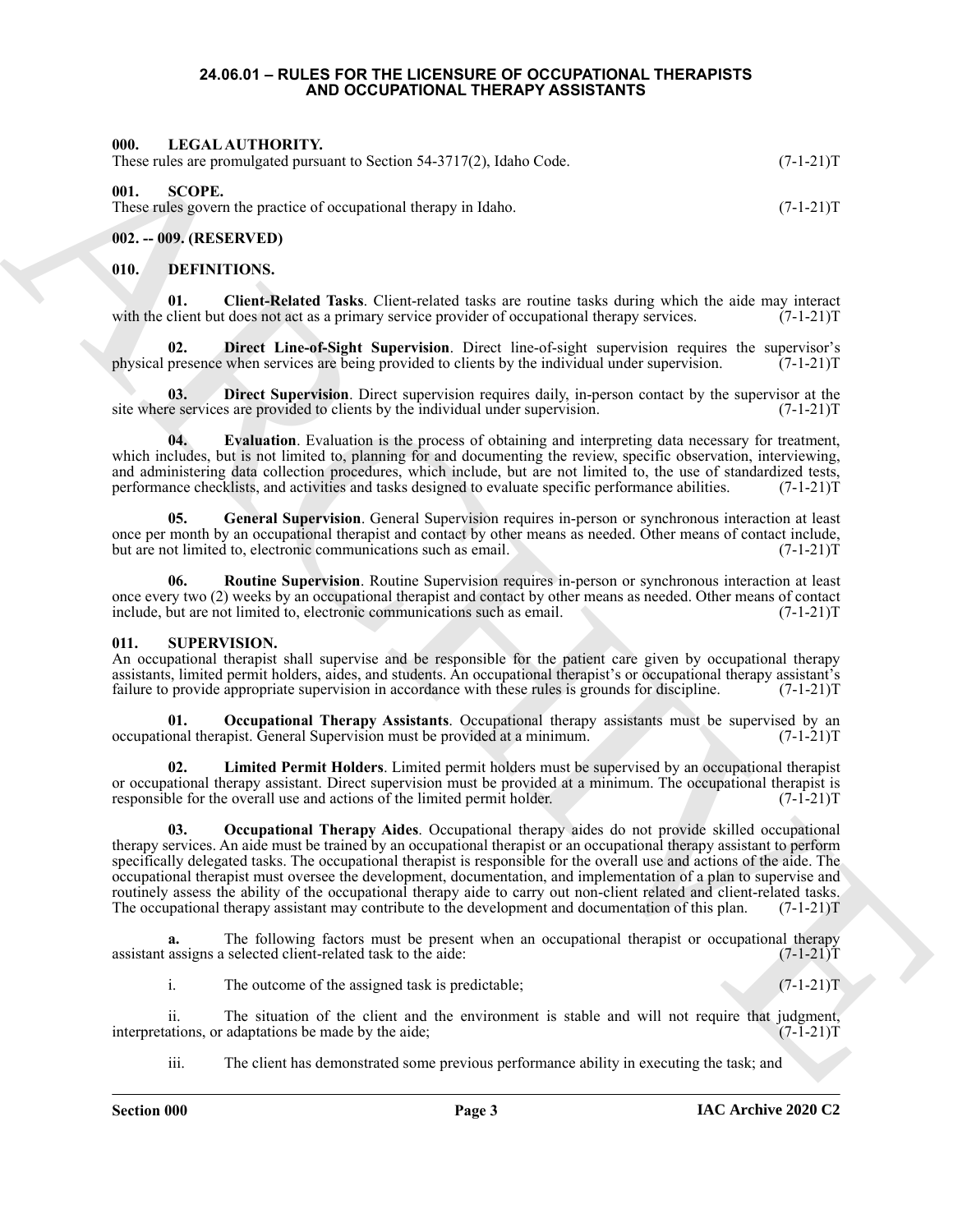### <span id="page-3-4"></span><span id="page-3-3"></span>*IDAHO ADMINISTRATIVE CODE IDAPA 24.06.01 – Licensure of Occupational* **Therapists & Occupational Therapy Assistants**

|                                  | Div. of Occupational & Professional Licenses                                                                                                                                                                                                                                                                                                                                                                                                                                                                               | <b>Therapists &amp; Occupational Therapy Assistants</b> |                |
|----------------------------------|----------------------------------------------------------------------------------------------------------------------------------------------------------------------------------------------------------------------------------------------------------------------------------------------------------------------------------------------------------------------------------------------------------------------------------------------------------------------------------------------------------------------------|---------------------------------------------------------|----------------|
|                                  |                                                                                                                                                                                                                                                                                                                                                                                                                                                                                                                            |                                                         | $(7-1-21)T$    |
| iv.                              | The task routine and process have been clearly established.                                                                                                                                                                                                                                                                                                                                                                                                                                                                |                                                         | $(7-1-21)T$    |
| b.                               | Before assigning client-related and non-client related tasks to an aide, the occupational therapist or<br>occupational therapy assistant must ensure that the aide is able to competently perform the task.                                                                                                                                                                                                                                                                                                                |                                                         | $(7-1-21)T$    |
|                                  | The occupational therapist or occupational therapy assistant must train the aide to perform client-<br>related and non-client related tasks at least once per month.                                                                                                                                                                                                                                                                                                                                                       |                                                         | $(7-1-21)T$    |
| d.                               | An aide must perform client-related tasks under the direct line-of-sight supervision of an<br>occupational therapist or occupational therapy assistant.                                                                                                                                                                                                                                                                                                                                                                    |                                                         | $(7-1-21)T$    |
| supervision of an aide.          | Occupational therapists and occupational therapy assistants must document all training and                                                                                                                                                                                                                                                                                                                                                                                                                                 |                                                         | $(7-1-21)T$    |
| 04.                              | Students. Students must be under the direct on-site supervision of an occupational therapist or<br>occupational therapy assistant who is appropriately supervised by an occupational therapist. The occupational<br>therapist is responsible for the overall use and actions of the student.                                                                                                                                                                                                                               |                                                         | $(7-1-21)T$    |
| 05.                              | Supervision Requirements. Supervision is the direction and review of service delivery, treatment<br>plans, and treatment outcomes. Unless otherwise specified in this rule, General Supervision is the minimum level of<br>supervision that must be provided. Methods of supervision may include, but are not limited to, Direct Line-of-Sight<br>Supervision, Direct Supervision, Routine Supervision, or General Supervision, as needed to ensure the safe and<br>effective delivery of occupational therapy.            |                                                         | $(7-1-21)T$    |
| a.                               | An occupational therapist and an occupational therapy assistant must ensure the delivery of<br>services by the individual being supervised is appropriate for client care and safety and must evaluate:                                                                                                                                                                                                                                                                                                                    |                                                         | $(7-1-21)T$    |
| $\mathbf{i}$ .                   | The complexity of client needs;                                                                                                                                                                                                                                                                                                                                                                                                                                                                                            |                                                         | $(7-1-21)T$    |
| ii.                              | The number and diversity of clients;                                                                                                                                                                                                                                                                                                                                                                                                                                                                                       |                                                         | $(7-1-21)T$    |
| iii.                             | The skills of the occupational therapist assistant, aide, or limited permit holder;                                                                                                                                                                                                                                                                                                                                                                                                                                        |                                                         | $(7-1-21)T$    |
| iv.                              | The type of practice setting;                                                                                                                                                                                                                                                                                                                                                                                                                                                                                              |                                                         | $(7-1-21)T$    |
| V.                               | The requirements of the practice setting; and                                                                                                                                                                                                                                                                                                                                                                                                                                                                              |                                                         | $(7-1-21)T$    |
| vi.                              | Other regulatory requirements applicable to the practice setting or delivery of services. (7-1-21)T                                                                                                                                                                                                                                                                                                                                                                                                                        |                                                         |                |
| b.                               | Supervision must be documented in a manner appropriate to the supervised position and the setting.<br>The documentation must be kept as required by Section 013 of these rules.                                                                                                                                                                                                                                                                                                                                            |                                                         | $(7-1-21)T$    |
| c.<br>supervisor and supervisee. | Supervision must include consultation at appropriate intervals regarding evaluation, intervention,<br>progress, reevaluation and discharge planning for each patient. Consultation must be documented and signed by the                                                                                                                                                                                                                                                                                                    |                                                         | $(7-1-21)T$    |
| 012.                             | ELECTROTHERAPEUTIC,<br>DEEP THERMAL,<br>MODALITIES, AND WOUND CARE.                                                                                                                                                                                                                                                                                                                                                                                                                                                        | <b>MECHANICAL</b>                                       | PHYSICAL AGENT |
| 01.                              | <b>Qualifications.</b> Except as provided in Subsection 012.02 of these rules, a person may not utilize<br>occupational therapy techniques involving deep thermal, electrotherapeutic, or mechanical physical agent modalities<br>or perform wound care management unless the person is licensed by the Board as an occupational therapist and<br>certified by the Hand Therapy Commission. In lieu of being certified by the Hand Therapy Commission, the person<br>must have obtained education and training as follows. |                                                         | $(7-1-21)T$    |
|                                  |                                                                                                                                                                                                                                                                                                                                                                                                                                                                                                                            |                                                         |                |

### <span id="page-3-2"></span><span id="page-3-1"></span><span id="page-3-0"></span>**012. DEEP THERMAL, ELECTROTHERAPEUTIC, MECHANICAL PHYSICAL AGENT MODALITIES, AND WOUND CARE.**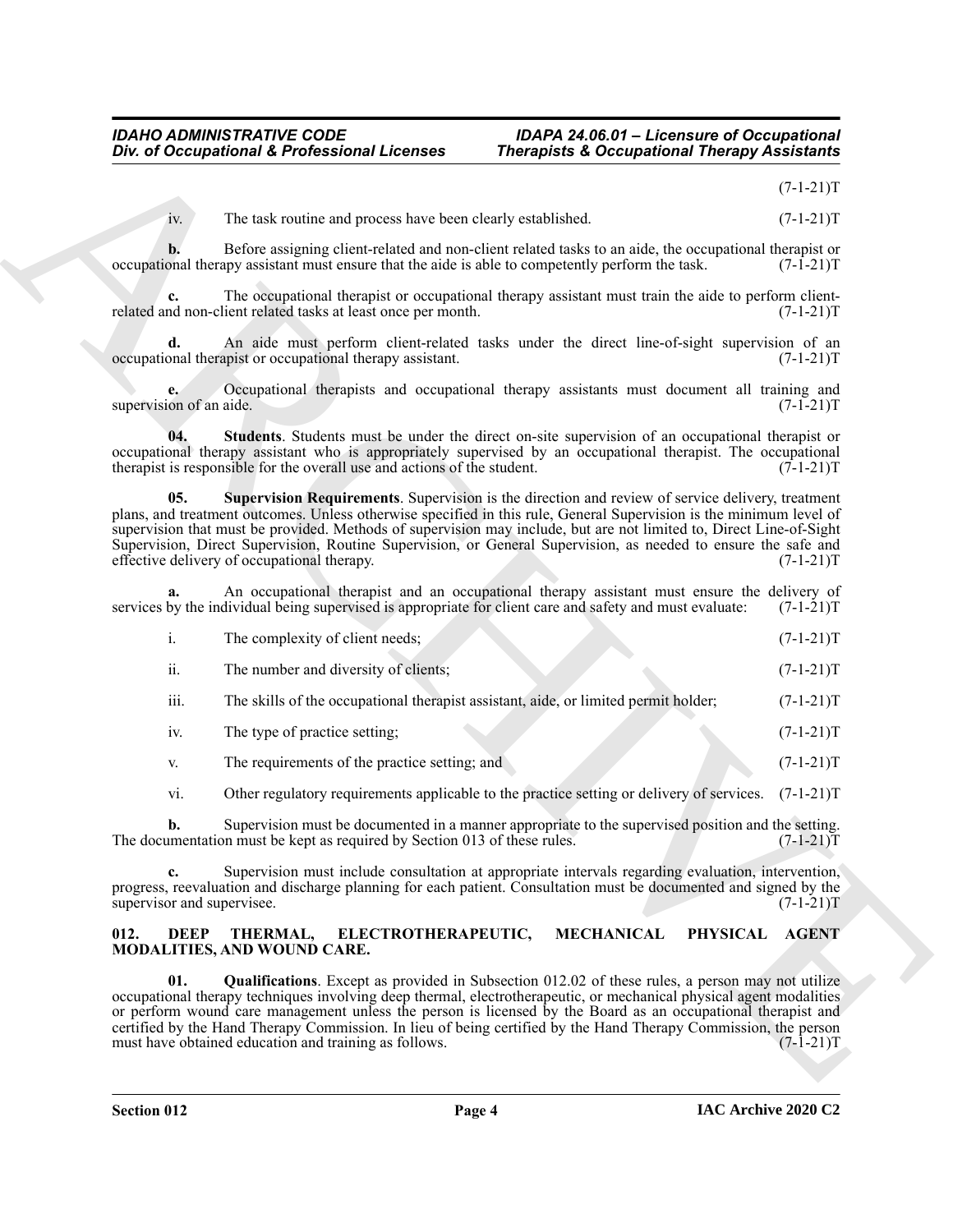### *IDAHO ADMINISTRATIVE CODE IDAPA 24.06.01 – Licensure of Occupational* **Therapists & Occupational Therapy Assistants**

**a.** If the person utilizes techniques involving deep thermal, electrotherapeutic, or mechanical physical agent modalities, the person must have successfully completed thirty (30) contact hours in the application of deep thermal, electrotherapeutic modalities, and mechanical physical agent modalities, along with forty (40) hours of supervised, on-the-job or clinical internship or affiliation training pertaining to such modalities.  $(7-1-21)$ T

**b.** If the person manages wound care, the person must have successfully completed fifteen (15) contact hours in wound care management, along with forty (40) hours of supervised, on-the-job or clinical internship or affiliation training pertaining to wound care management.  $(7-1-21)T$ 

<span id="page-4-3"></span>**c.** If the person utilizes both deep thermal, electrotherapeutic, or mechanical physical agent modalities and manages wound care, the forty (40) hours of supervised components may be obtained concurrently. (7-1-21)T

One of Occupation is foreign the terms of the properties. The properties of Occupations in the properties of the system of the system of the system of the system of the system of the system of the system of the system of **Obtaining Education and Supervised Training.** A student occupational therapist, graduate occupational therapist, and an occupational therapist may utilize deep thermal, electrotherapeutic, or mechanical physical agent modalities or manage wound care while working towards obtaining the education and supervised training described in Section 012 of these rules. The supervisor must provide at least direct supervision to the student occupational therapist, and at least routine supervision to the graduate occupational therapist or occupational therapist. An occupational therapy assistant may apply deep thermal, electrotherapeutic, or mechanical physical agent modalities under routine supervision if the occupational therapy assistant has obtained the education and training described in this section. Otherwise, the occupational therapy assistant must work under direct line-of-sight supervision while applying such modalities. (7-1-21)T

<span id="page-4-4"></span>**03. Supervised Training by Qualified Individual**. The supervised training described in Section 012 of these rules must be provided by an occupational therapist who is qualified pursuant to Subsection 012.01, or by another type of licensed health care practitioner whose education, training, and scope of practice enable the practitioner to competently supervise the person as to the modalities utilized and wound care management provided.  $(7-1-21)T$ 

### <span id="page-4-9"></span><span id="page-4-0"></span>**013. RECORD KEEPING.**

Occupational therapists and occupational therapy assistants must maintain adequate records that are consistent with the standard business practices of the setting in which the licensee is providing occupational therapy or supervision and that show necessary client care, supervision provided by the licensee, and compliance with regulatory requirements applicable to the setting.  $(7-1-21)$ requirements applicable to the setting.

### <span id="page-4-1"></span>**014. -- 019. (RESERVED)**

### <span id="page-4-5"></span><span id="page-4-2"></span>**020. GENERAL QUALIFICATIONS FOR LICENSURE.**

<span id="page-4-6"></span>**01. Applicant**. The Board may refuse licensure if it finds the applicant has engaged in conduct prohibited by Section 54-3718, Idaho Code; provided, the Board shall take into consideration the rehabilitation of the applicant and other mitigating circumstances. (7-1-21)T

<span id="page-4-7"></span>**02. Education**. Each applicant shall provide evidence of successful completion of the academic requirements of an educational program in occupational therapy that is accredited by the American Occupational Therapy Association's Accreditation Council for Occupational Therapy Education (ACOTE), or by a predecessor or successor organization recognized by the United States Secretary of Education, the Council for Higher Education Accreditation, or both. (7-1-21)T

<span id="page-4-8"></span>**03. Examination**. Each applicant shall either pass an examination required by the Board or shall be o apply for licensure by endorsement or limited permit. (7-1-21) entitled to apply for licensure by endorsement or limited permit.

**a.** The written examination shall be the examination conducted by the National Board for Certification in Occupational Therapy, Inc. (NBCOT) and the passing score shall be the passing score established by the NBCOT.  $(7-1-21)T$ 

**b.** An applicant for licensure by examination who fails to pass the examination on two (2) attempts mit a new application. (7-1-21)T must submit a new application.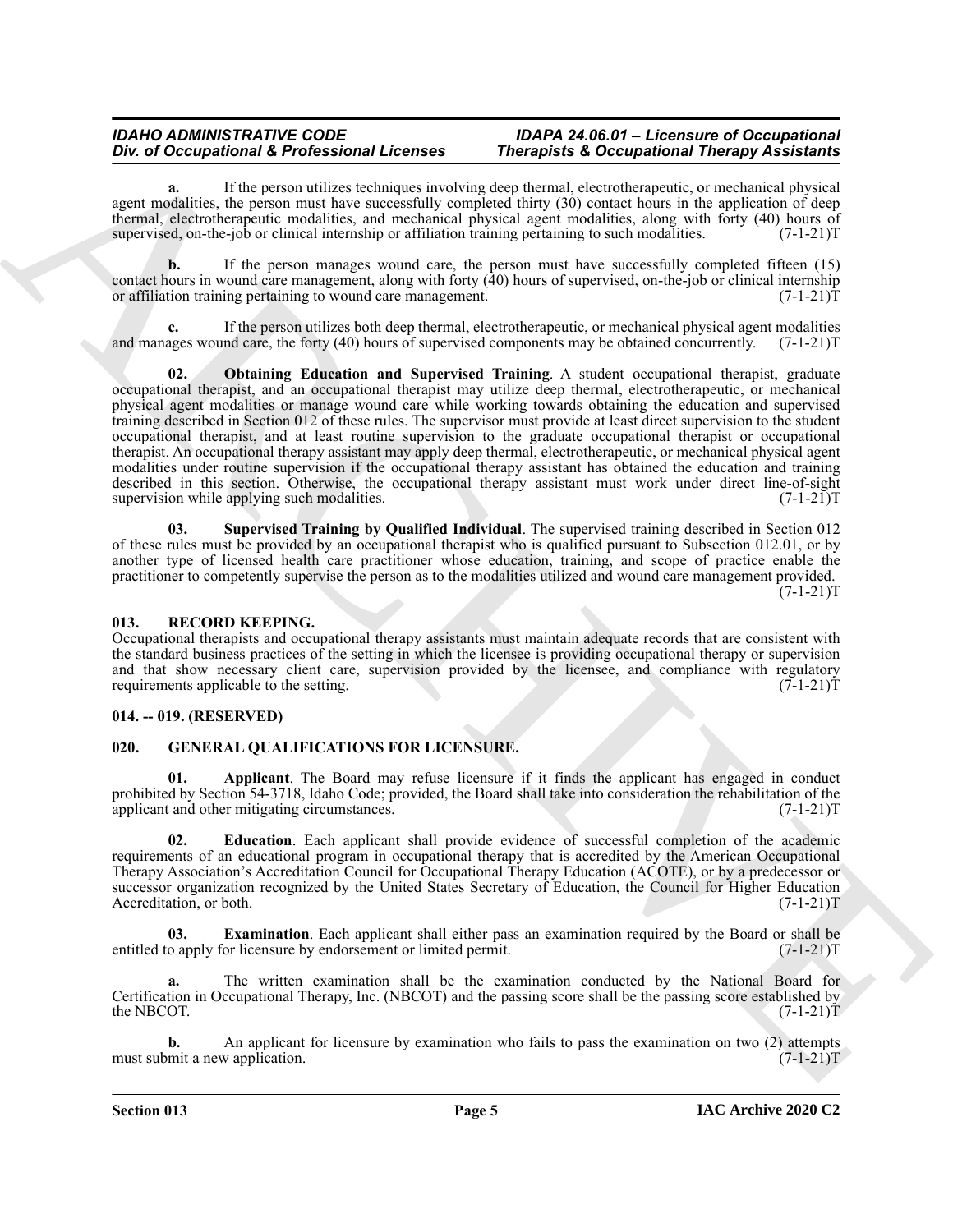### <span id="page-5-3"></span><span id="page-5-2"></span><span id="page-5-0"></span>**021. APPLICATION FOR LICENSURE.**

One of Occupational K. Professional Licenses<br>
19. Alexander Metapolis K. Occupational Theoretic Resources<br>
19. A. License of Resolution and Scheme and Action Consider Scheme and Scheme and Scheme and Scheme and Scheme and **01. Licensure by Endorsement**. An applicant may be eligible for licensure without examination if he or she meets all of the other qualifications prescribed in Section 54-3709, Idaho Code, and also holds a current valid license or registration from some other state, territory or district of the United States, or certified by the National Board for Certification in Occupational Therapy providing they meet Idaho standards and are equivalent to the requirements for licensure pursuant to these rules. (7-1-21)T

<span id="page-5-4"></span>**02. Limited Permit**. The Board may issue a Limited Permit to a graduate occupational therapist or graduate occupational therapy assistant who meets the requirements set forth by Sections 54-3706(1) and 54-3706(2), Idaho Code, who has not yet passed the examination as required in Paragraph 020.04.a. of these rules. (7-1-21)T

**a.** A Limited Permit shall only allow a person to practice occupational therapy in association with and under the supervision of a licensed occupational therapist. (7-1-21)T

**b.** A Limited Permit shall be valid six (6) months from the date of issue. (7-1-21)T

<span id="page-5-6"></span>**c.** A Limited Permit may be extended by the Board for good cause. (7-1-21)T

**04. Temporary License**. The Board may issue a temporary license to a person applying for licensure as an occupational therapist or an occupational therapy assistant if the person is currently licensed and in good standing to practice in another jurisdiction and meets that jurisdiction's requirements for licensure by endorsement.

 $(7-1-21)T$ 

**a.** A temporary license shall automatically expire once the Board has processed the person's application for licensure and issued or denied the applied-for license, or in six  $(6)$  months after the date on which the Board issued the temporary license, whichever is sooner.  $(7-1-21)$ Board issued the temporary license, whichever is sooner.

<span id="page-5-5"></span>**05.** Personal Interview. The Board may, at its discretion, require the applicant to appear for a personal interview.  $(7-1-21)T$ interview. (7-1-21)T

### <span id="page-5-7"></span><span id="page-5-1"></span>**022. WRITTEN STATEMENT OF SUITABILITY FOR LICENSURE.**

An applicant who, or whose license, has a criminal conviction, finding of guilt, withheld judgment, or suspended sentence for any crime under any municipal, state, or federal law other than minor traffic offenses, or has been subject to discipline by any state professional regulatory agency or professional organization must submit with the application a written statement and any supplemental information establishing the applicant's current suitability for licensure.  $(7-1-21)T$ 

**01.** Consideration of Factors and Evidence. The Board shall consider the following factors or evidence:  $(7-1-21)T$ evidence: (7-1-21)T

<span id="page-5-8"></span>

| The severity or nature of the crime or discipline;                             | $(7-1-21)T$ |
|--------------------------------------------------------------------------------|-------------|
| The period of time that has passed since the crime or discipline under review; | $(7-1-21)T$ |
|                                                                                |             |

**c.** The number or pattern of crimes or discipline or other similar incidents; (7-1-21)

**d.** The circumstances surrounding the crime or discipline that would help determine the risk of repetition;  $(7-1-21)T$ repetition; (7-1-21)T

**e.** The relationship of the crime or discipline to the practice of occupational therapy; (7-1-21) T

**f.** The applicant's activities since the crime or discipline under review, such as employment, education, participation in treatment, payment of restitution, or any other factors that may be evidence of current rehabilitation; and (7-1-21)T rehabilitation; and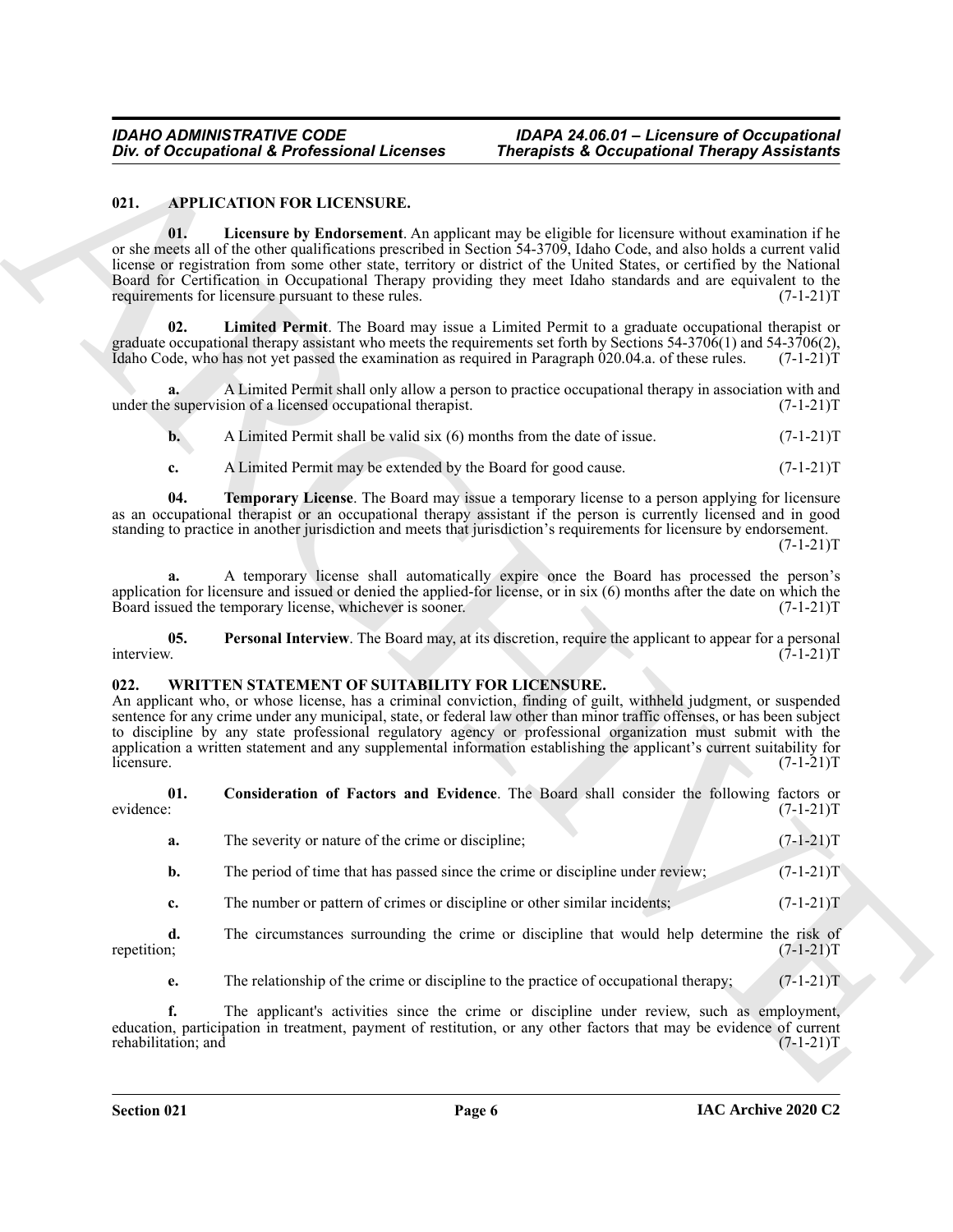## *IDAHO ADMINISTRATIVE CODE IDAPA 24.06.01 – Licensure of Occupational*

## **Therapists & Occupational Therapy Assistants**

**g.** Any other information regarding rehabilitation or mitigating circumstances. (7-1-21)T

<span id="page-6-9"></span><span id="page-6-8"></span>**02.** Interview. The Board may, at its discretion, grant an interview of the applicant. (7-1-21)T

**03.** Applicant Bears the Burden. The applicant shall bear the burden of establishing the applicant's uitability for licensure. (7-1-21)T current suitability for licensure.

### <span id="page-6-0"></span>**023. -- 024. (RESERVED)**

### <span id="page-6-2"></span><span id="page-6-1"></span>**CONTINUING EDUCATION.**

In order to protect public health and safety and promote the public welfare, the Board has adopted the following continuing education requirement of all licensees:  $(7-1-21)$ continuing education requirement of all licensees:

<span id="page-6-7"></span>**Requirement**. Each licensee shall successfully complete, in the twelve (12) months preceding license renewal, a minimum of ten (10) contact hours of continuing education, as approved by the Board. (7-1-21)T

**a.** One (1) contact hour is equivalent to one (1) clock hour for the purpose of obtaining continuing education.  $(7-1-21)T$ education. (7-1-21)T

**b.** The Board shall waive the continuing education requirement for the first license renewal after ensure. (7-1-21) initial licensure.

<span id="page-6-3"></span>**02. Attestation**. The licensee must attest, as part of the annual license renewal process, that the is in compliance with the continuing education requirement. (7-1-21) licensee is in compliance with the continuing education requirement.

<span id="page-6-5"></span>**03. Courses and Activities**. At least five (5) contact hours must directly relate to the delivery of occupational therapy services. The remaining contact hours must be germane to the practice of occupational therapy and relate to other areas of a licensee's practice. A licensee may take online or home study courses or self-<br>competency assessments, as long as a course completion certificate is provided.  $(7-1-21)T$ competency assessments, as long as a course completion certificate is provided.

The delivery of occupational therapy services may include: models, theories or frameworks that relate to client care in preventing or minimizing impairment, enabling function within the person/environment or<br>
(7-1-21)T community context.

**b.** Other areas may include, but are not limited to, occupation based theory assessment/interview techniques, intervention strategies, and community/environment as related to the licensee's practice. (7-1-21)T

One of Occupational K. Professional Licences Theosphate X. Occupational Theosphate X. (1991)<br>
ARCHIVES THE INTERNATIONAL CONTINUES INTO A THEORETIC CONTINUES IN A CONTINUES IN A CONTINUES IN A CONTINUES IN A CONTINUES IN **c.** Continuing education acceptable to the Board includes, but is not limited to, programs or activities sponsored by the American Occupational Therapy Association (AOTA), the Idaho Occupational Therapy Association (IOTA), or National Board for Certification in Occupational Therapy (NBCOT); post-professional coursework completed through any approved or accredited educational institution; or otherwise meet all of the following criteria:  $(7-1-21)T$ 

i. The program or activity contributes directly to professional knowledge, skill, and ability;(7-1-21)T

ii. The program or activity relates directly to the practice of occupational therapy; and  $(7-1-21)$ T

<span id="page-6-6"></span><span id="page-6-4"></span>iii. The program or activity must be objectively measurable in terms of the hours involved.  $(7-1-21)$ T

**04. Carry Over and Duplication**. A maximum of ten (10) continuing education hours may be carried forward from the immediately preceding year, and may not be carried forward more than one renewal year. If the licensee completes two (2) or more courses having substantially the same content during any one (1) renewal period, the licensee only will receive continuing education credit for one (1) of the courses. (7-1-21)T

**05. Documentation**. A licensee need not submit documentation of continuing education when the licensee renews a license. However, a licensee must maintain documentation verifying that the licensee has completed the continuing education requirement for a period of four (4) years from the date of completion. A licensee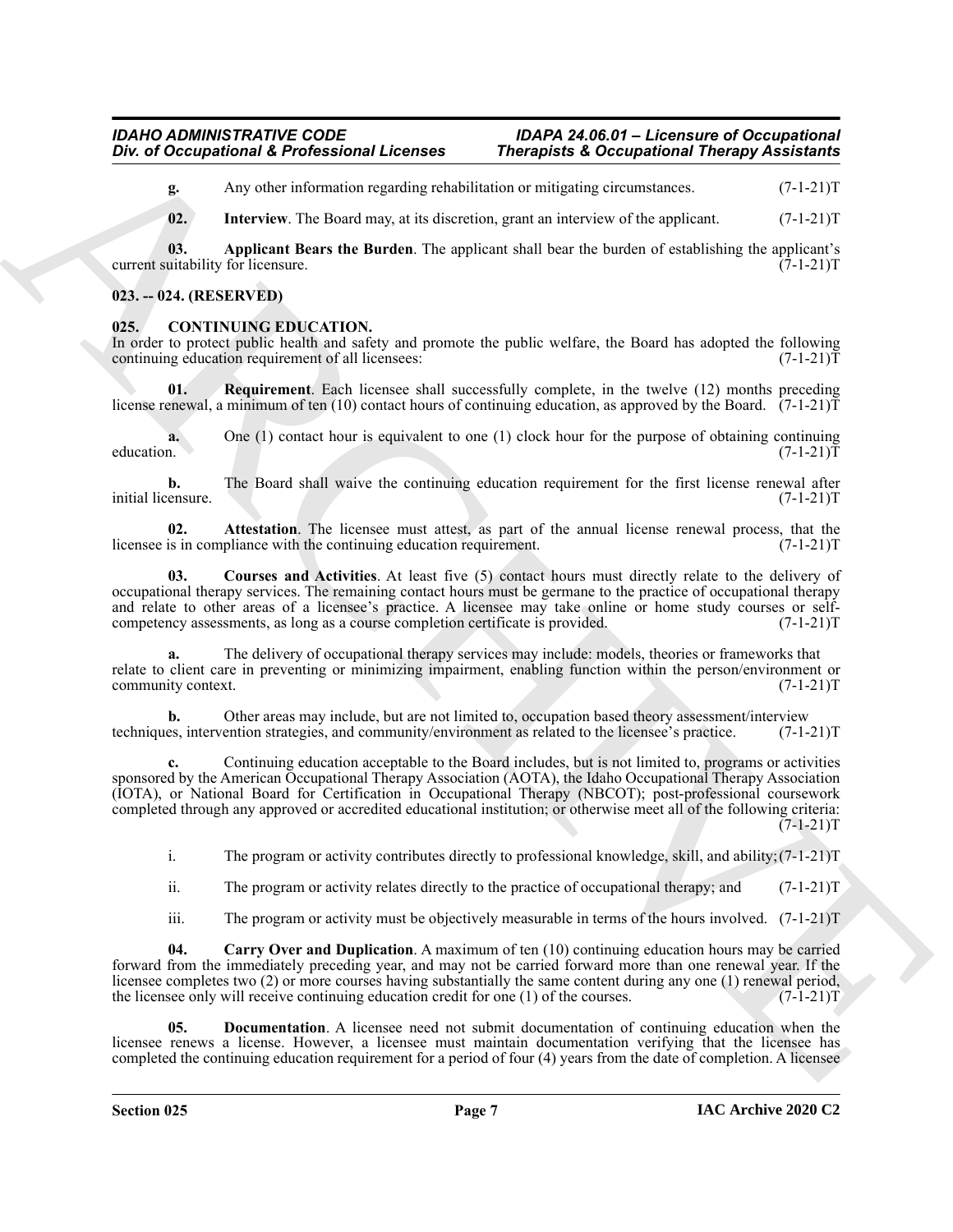### *IDAHO ADMINISTRATIVE CODE IDAPA 24.06.01 – Licensure of Occupational* **Therapists & Occupational Therapy Assistants**

For differentiation of E-Points and Architects and Theoretics and Occupation Theoretics and Construction of the state of the state of the state of the state of the state of the state of the state of the state of the state must submit the verification documentation to the Board if the licensee is audited by the Board. A percentage of occupational therapists and certified occupational therapy assistants will be audited every year. Documentation for all activities must include licensee's name, date of activity or when course was completed, provider name, course title, description of course/activity, and number of contact hours. (7-1-21)T

**a.** Continuing education course work. The required documentation for this activity is a certificate or tation of attendance. (7-1-21)T documentation of attendance.

**b.** In-service training. The required documentation for this activity is a certificate or documentation of attendance. (7-1-21)T

**c.** Professional conference or workshop. The required documentation for this activity is a certificate nentation of attendance. (7-1-21)T or documentation of attendance.

**d.** Course work offered by an accredited college or university, provided that the course work is taken after the licensee has obtained a degree in occupational therapy, and the course work provides skills and knowledge<br>beyond entry-level skills or knowledge. The required documentation for this activity is a transcript. (7-1 beyond entry-level skills or knowledge. The required documentation for this activity is a transcript.

**e.** Publications. The required documentation for this activity is a copy of the publication. (7-1-21)T

**f.** Presentations. The required documentation for this activity is a copy of the presentation or program ny particular presentation may be reported only once per reporting period. (7-1-21) listing. Any particular presentation may be reported only once per reporting period.

Interactive online courses and evidence-based competency assessments. The required r this activity is a certificate or documentation of completion. (7-1-21)<sup>T</sup> documentation for this activity is a certificate or documentation of completion.

**h.** Development of instructional materials incorporating alternative media such as video, audio and/or software programs to advance professional skills of others. The required documentation for this activity is a program description. The media/software materials must be available if requested during audit process.  $(7-1-21)$ T

**i.** Professional manuscript review. The required documentation for this activity is a letter from the publishing organization verifying review of manuscript. A maximum of five (5) hours is allowed per renewal period<br>(7-1-21)T for this category.

Guest lecturer for occupational therapy related academic course work (academia not primary role).<br>Imentation for this activity is a letter or other documentation from instructor. (7-1-21)T The required documentation for this activity is a letter or other documentation from instructor.

**k.** Serving on a professional board, committee, disciplinary panel, or association. The required documentation for this activity is a letter or other documentation from the organization. A maximum of five (5) hours is allowed per renewal period for this category.  $(7-1-21)$ is allowed per renewal period for this category.

**l.** Level II fieldwork direct supervision of an occupational therapy student or occupational therapy assistant student by site designated supervisor(s). The required documentation for this activity is the name of student(s), letter of verification from school, and dates of fieldwork. (7-1-21) student(s), letter of verification from school, and dates of fieldwork.

<span id="page-7-2"></span>**06. Exemptions**. A licensee may request an exemption from the continuing education requirement for a particular renewal period for reasonable cause. The licensee must provide any information requested by the Board to assist in substantiating the licensee's need for a claimed exemption:  $(7-1-21)T$ 

### <span id="page-7-0"></span>**026. -- 029. (RESERVED)**

### <span id="page-7-3"></span><span id="page-7-1"></span>**030. INACTIVE STATUS.**

<span id="page-7-4"></span>**01. Request for Inactive Status**. Occupational Therapists and Occupational Therapy Assistants requesting an inactive status during the renewal of their active license must submit a written request and pay the established fee. (7-1-21)T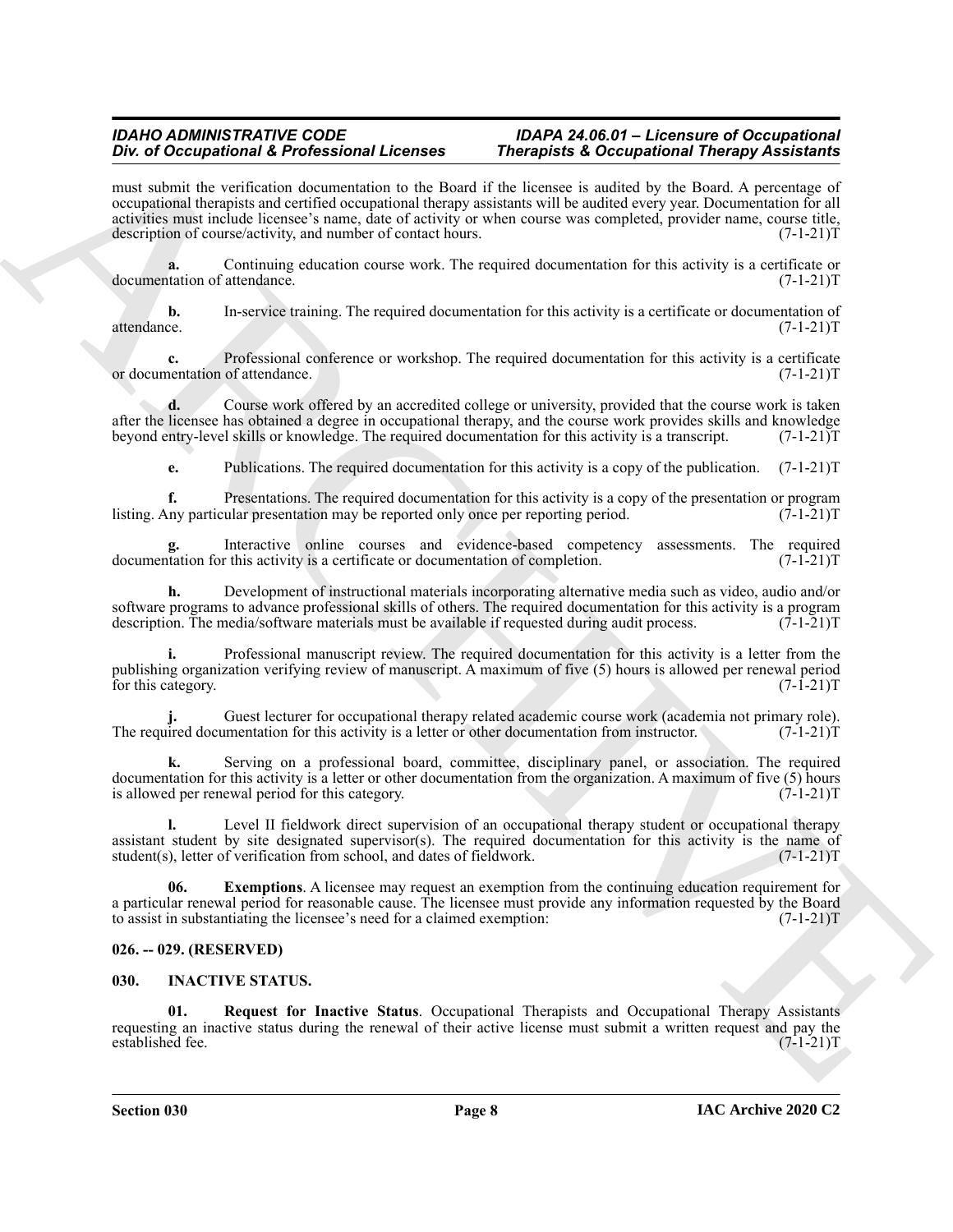## **Therapists & Occupational Therapy Assistants**

<span id="page-8-5"></span><span id="page-8-4"></span>

|                                      | Div. of Occupational & Professional Licenses                                                                   | <b>Therapists &amp; Occupational Therapy Assistants</b>                                                                                                                                                                         |             |
|--------------------------------------|----------------------------------------------------------------------------------------------------------------|---------------------------------------------------------------------------------------------------------------------------------------------------------------------------------------------------------------------------------|-------------|
| 02.                                  | <b>Inactive License Status.</b>                                                                                |                                                                                                                                                                                                                                 | $(7-1-21)T$ |
| a.                                   | Licensees may not practice in Idaho while on inactive status.                                                  |                                                                                                                                                                                                                                 | $(7-1-21)T$ |
| b.<br>these rules.                   |                                                                                                                | All continuing education requirements will be waived for any year or portion thereof that a licensee<br>maintains an inactive license and is not actively practicing or supervising in Idaho, subject to Subsection 030.03 of   | $(7-1-21)T$ |
| 03.                                  | <b>Reinstatement to Full Licensure from Inactive Status.</b>                                                   |                                                                                                                                                                                                                                 | $(7-1-21)T$ |
| a.<br>by:                            |                                                                                                                | Return to Active Status of License - Inactive for Five (5) or Fewer Years. An inactive license<br>holder whose license has been inactive for five (5) or fewer years may convert from inactive to active license status         | $(7-1-21)T$ |
|                                      | (12) months of the continuing education requirements for renewal of an active license; and                     | Providing documentation to the Board showing successful completion within the previous twelve                                                                                                                                   | $(7-1-21)T$ |
| ii.<br>fee.                          |                                                                                                                | Paying a fee equivalent to the difference between the current inactive fee and the active renewal                                                                                                                               | $(7-1-21)T$ |
| b.<br>status by:                     |                                                                                                                | Return to Active Status of License - Inactive for Greater than Five (5) Years. An inactive license<br>holder whose license has been inactive for greater than five (5) years may convert from inactive to active license        | $(7-1-21)T$ |
|                                      | (12) months of the continuing education requirements for renewal of an active license; and                     | Providing documentation to the Board showing successful completion within the previous twelve                                                                                                                                   | $(7-1-21)T$ |
| $\overline{\mathbf{11}}$ .           | provide proof that the licensee is competent to practice in Idaho.                                             | Providing proof that the licensee has actively engaged in the practice of occupational therapy in<br>another state or territory of the United States for at least three $(3)$ of the immediately preceding five $(5)$ years, or | $(7-1-21)T$ |
| iii.                                 |                                                                                                                | The Board may consider the following factors when determining proof of competency: (7-1-21)T                                                                                                                                    |             |
| (1)                                  | Number of years of practice prior to transfer from active status;                                              |                                                                                                                                                                                                                                 | $(7-1-21)T$ |
| (2)                                  | Employment in a field similar to occupational therapy; and                                                     |                                                                                                                                                                                                                                 | $(7-1-21)T$ |
| (3)                                  | Any other factors the Board deems appropriate.                                                                 |                                                                                                                                                                                                                                 | $(7-1-21)T$ |
| 031.                                 | (RESERVED)                                                                                                     |                                                                                                                                                                                                                                 |             |
| 032.                                 |                                                                                                                | DENIAL OR REFUSAL TO RENEW, SUSPENSION OR REVOCATION OF LICENSE.                                                                                                                                                                |             |
| 01.<br>including but not limited to: |                                                                                                                | Grounds for Discipline. In addition to the grounds set forth in Section 54-3718, Idaho Code,<br>applicants may be denied or refused licensure and licensees are subject to discipline upon the following grounds,               | $(7-1-21)T$ |
| a.                                   |                                                                                                                | Obtaining a license by means of fraud, misrepresentation, or concealment of material facts;                                                                                                                                     | $(7-1-21)T$ |
| b.                                   |                                                                                                                | Being guilty of unprofessional conduct or violating the Code of Ethics in Appendix A, incorporated<br>herein by reference governing said licensees, including the provision of health care which fails to meet the standard     |             |
|                                      | of health care provided by other qualified licensees in the same community or similar communities, taking into | account the licensee's training, experience and the degree of expertise to which he holds himself out to the public;                                                                                                            | $(7-1-21)T$ |

### <span id="page-8-0"></span>**031. (RESERVED)**

### <span id="page-8-3"></span><span id="page-8-2"></span><span id="page-8-1"></span>**032. DENIAL OR REFUSAL TO RENEW, SUSPENSION OR REVOCATION OF LICENSE.**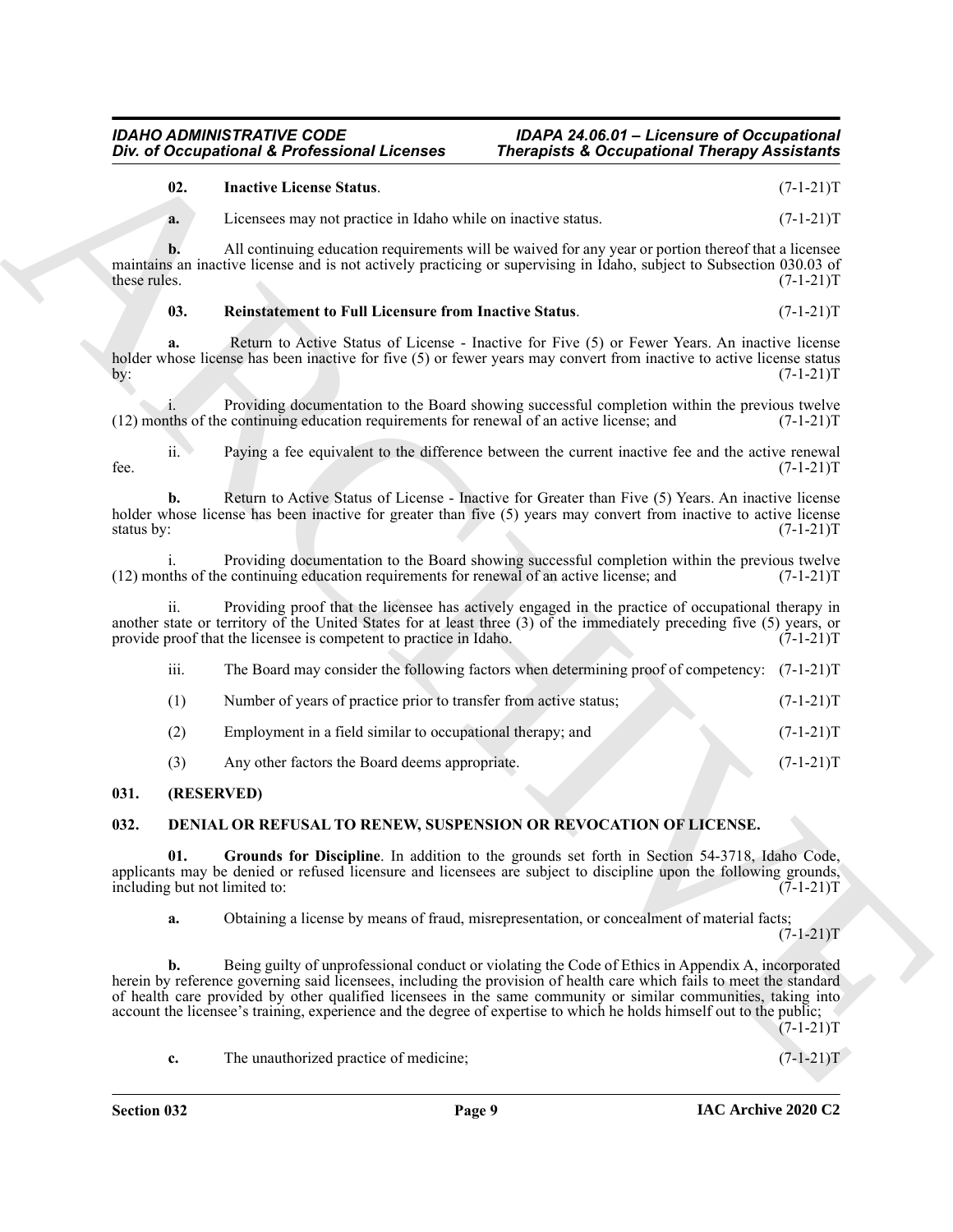### <span id="page-9-3"></span><span id="page-9-2"></span><span id="page-9-1"></span><span id="page-9-0"></span>**033. -- 040. (RESERVED)**

| FEES.<br>041.                                            |                                                                                |                                       |
|----------------------------------------------------------|--------------------------------------------------------------------------------|---------------------------------------|
| <b>FEE TYPE</b>                                          | <b>AMOUNT</b><br>(Not to Exceed)                                               | <b>RENEWAL FEE</b><br>(Not to Exceed) |
| Initial Licensure for<br><b>Occupational Therapists</b>  | \$80                                                                           | \$40                                  |
| Initial Licensure for<br>Occupational Therapy Assistants | \$60                                                                           | \$30                                  |
| Limited Permit or Temporary License                      | \$25                                                                           |                                       |
| <b>Reinstatement Fee</b>                                 | As provided in Section 67-2614,<br>Idaho Code.                                 |                                       |
| Inactive License Renewal                                 | \$20                                                                           |                                       |
| Inactive to Active License                               | The difference between the current inactive<br>and active license renewal fees |                                       |
|                                                          |                                                                                | $(7-1-21)T$                           |